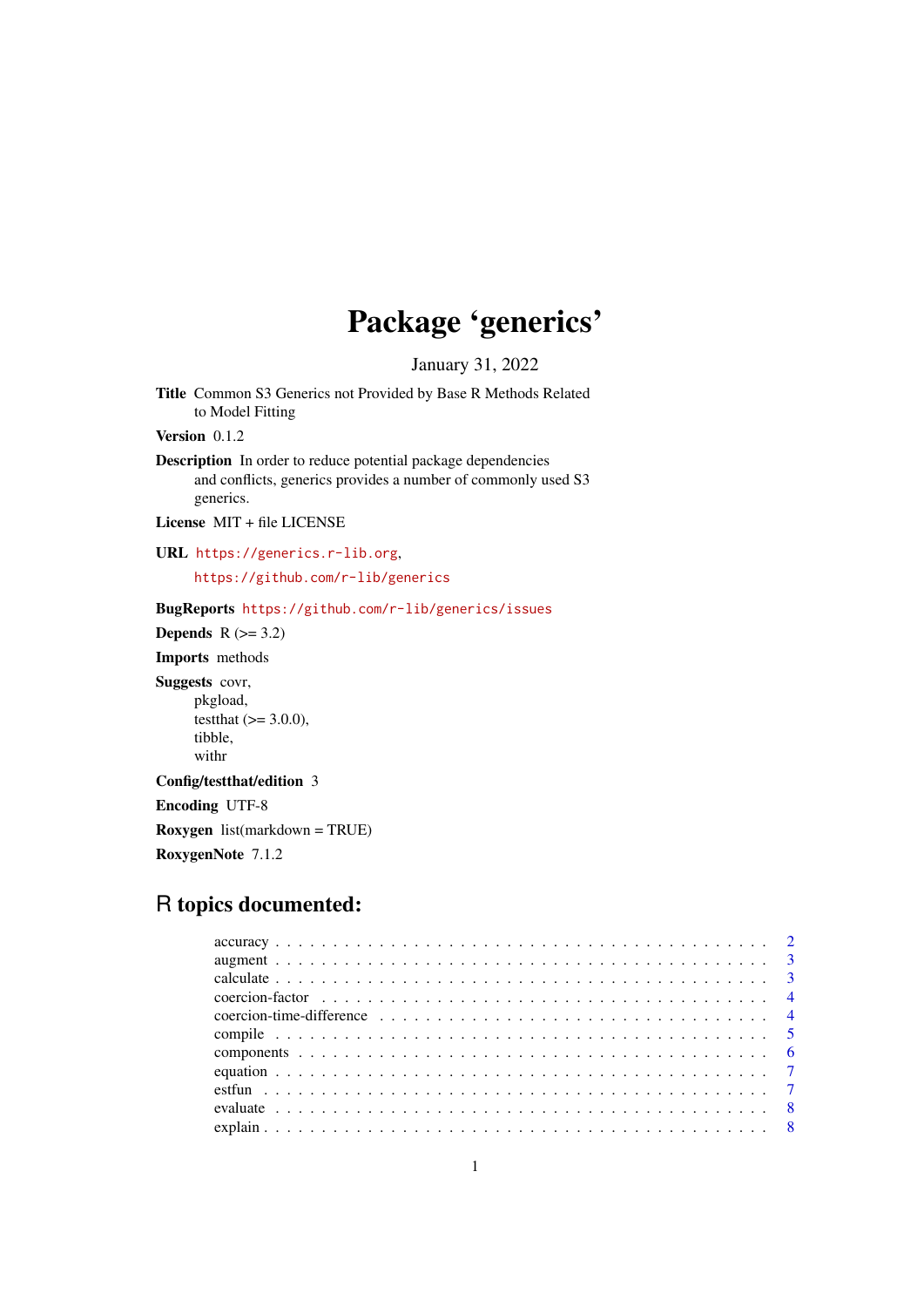#### <span id="page-1-0"></span>2 accuracy and  $\alpha$  accuracy accuracy accuracy accuracy accuracy accuracy accuracy

| 9         |
|-----------|
| 9         |
|           |
|           |
|           |
|           |
|           |
|           |
|           |
|           |
|           |
|           |
|           |
|           |
|           |
|           |
|           |
| $-18$     |
| <b>18</b> |
|           |
| 20        |
| 20        |
|           |

#### **Index** [21](#page-20-0)

accuracy *Accuracy measures for a model*

# Description

Returns range of summary measures of the forecast accuracy.

## Usage

```
accuracy(object, ...)
```
# Arguments

| object   | A model for which forecasts are required. |
|----------|-------------------------------------------|
| $\cdots$ | Other arguments passed to methods         |

# Methods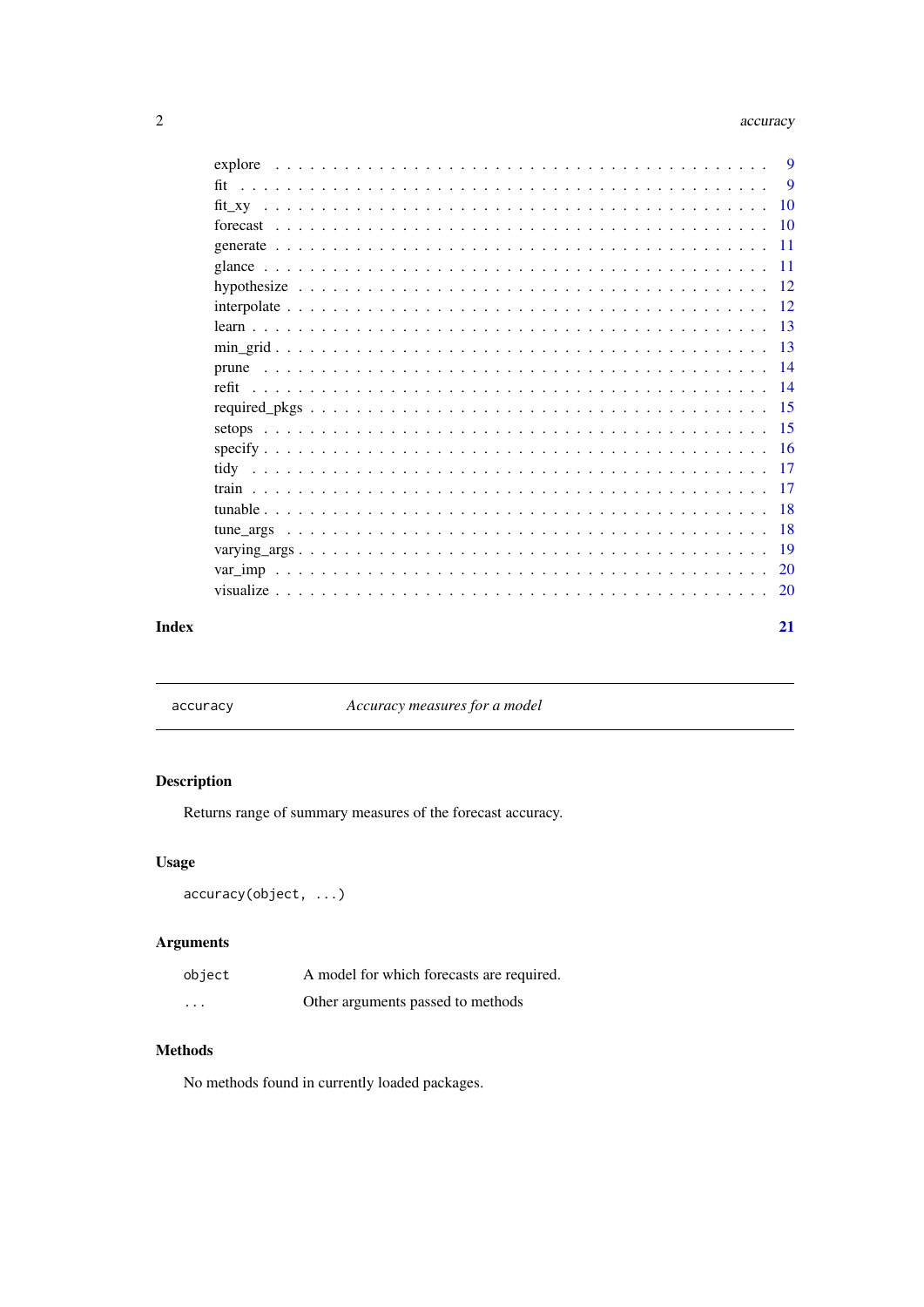<span id="page-2-0"></span>

Augment data with information from an object

# Usage

```
augment(x, \ldots)
```
# Arguments

|          | Model object or other R object with information to append to observations. |
|----------|----------------------------------------------------------------------------|
| $\cdots$ | Addition arguments to augment method.                                      |

# Value

A [tibble::tibble\(\)](#page-0-0) with information about data points.

## Methods

No methods found in currently loaded packages.

calculate *Calculate statistics.*

## Description

Calculate statistics.

# Usage

calculate(x, ...)

## Arguments

|          | An object.                        |
|----------|-----------------------------------|
| $\cdots$ | Other arguments passed to methods |

## Methods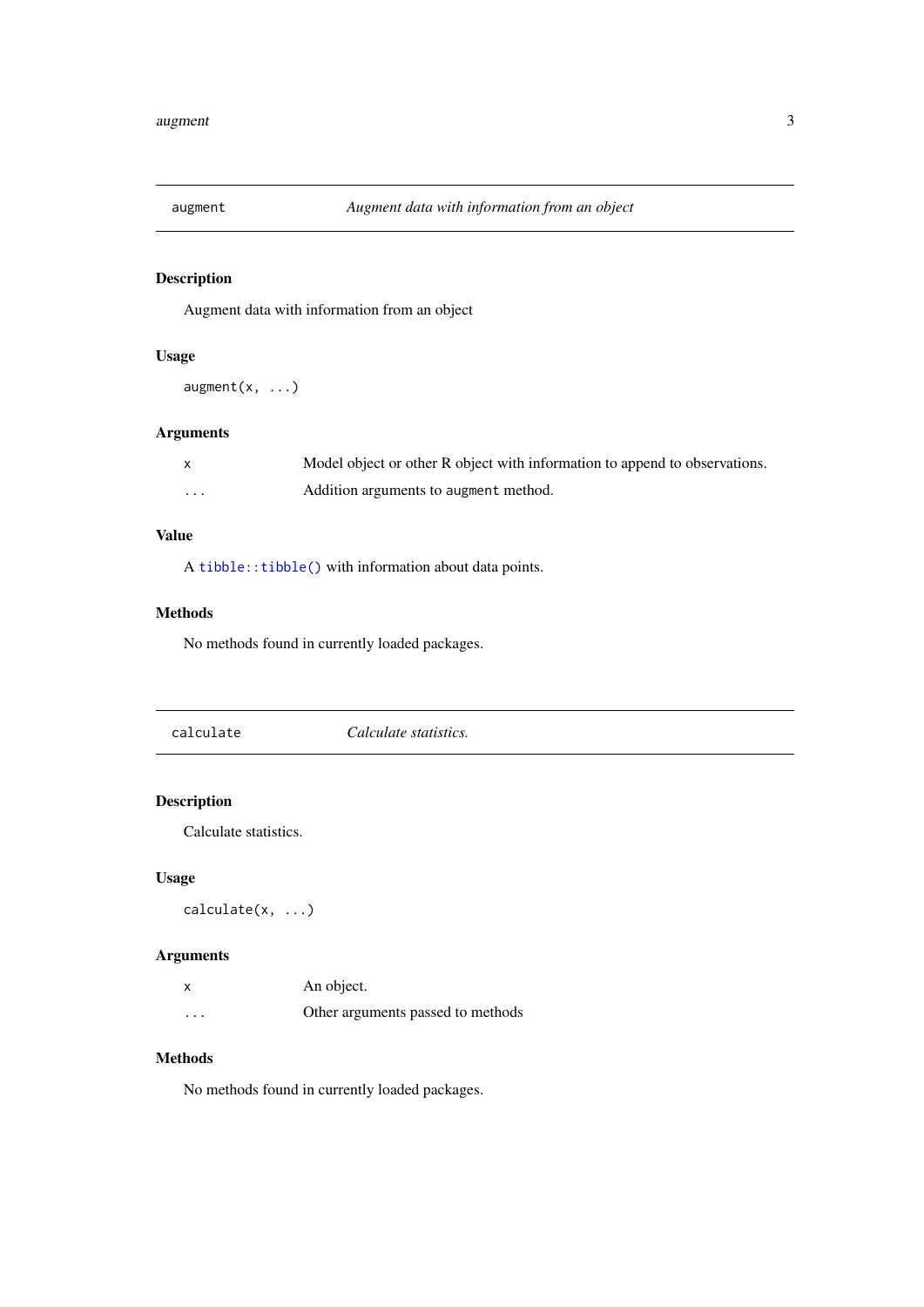<span id="page-3-0"></span>coercion-factor *Factor coercion*

## Description

Coercion functions for creating factors from other existing objects.

## Usage

as.factor $(x, \ldots)$ as.ordered $(x, \ldots)$ 

## Arguments

|          | A vector of data.                     |
|----------|---------------------------------------|
| $\cdots$ | Other arguments passed on to methods. |

## Details

These functions override non-generic factor coercion functions provided in base so that packages can provide methods for different data types. The default methods call the base versions.

## Value

For as.factor(), a factor. For as.ordered(), an ordered factor.

# Methods

as.factor(): No methods found in currently loaded packages.

as.ordered(): No methods found in currently loaded packages.

## Examples

```
as.factor(letters[1:5])
as.ordered(letters[1:5])
```
<span id="page-3-1"></span>coercion-time-difference

*Time difference coercion*

## Description

Coercion functions for creating difftime objects from other existing objects.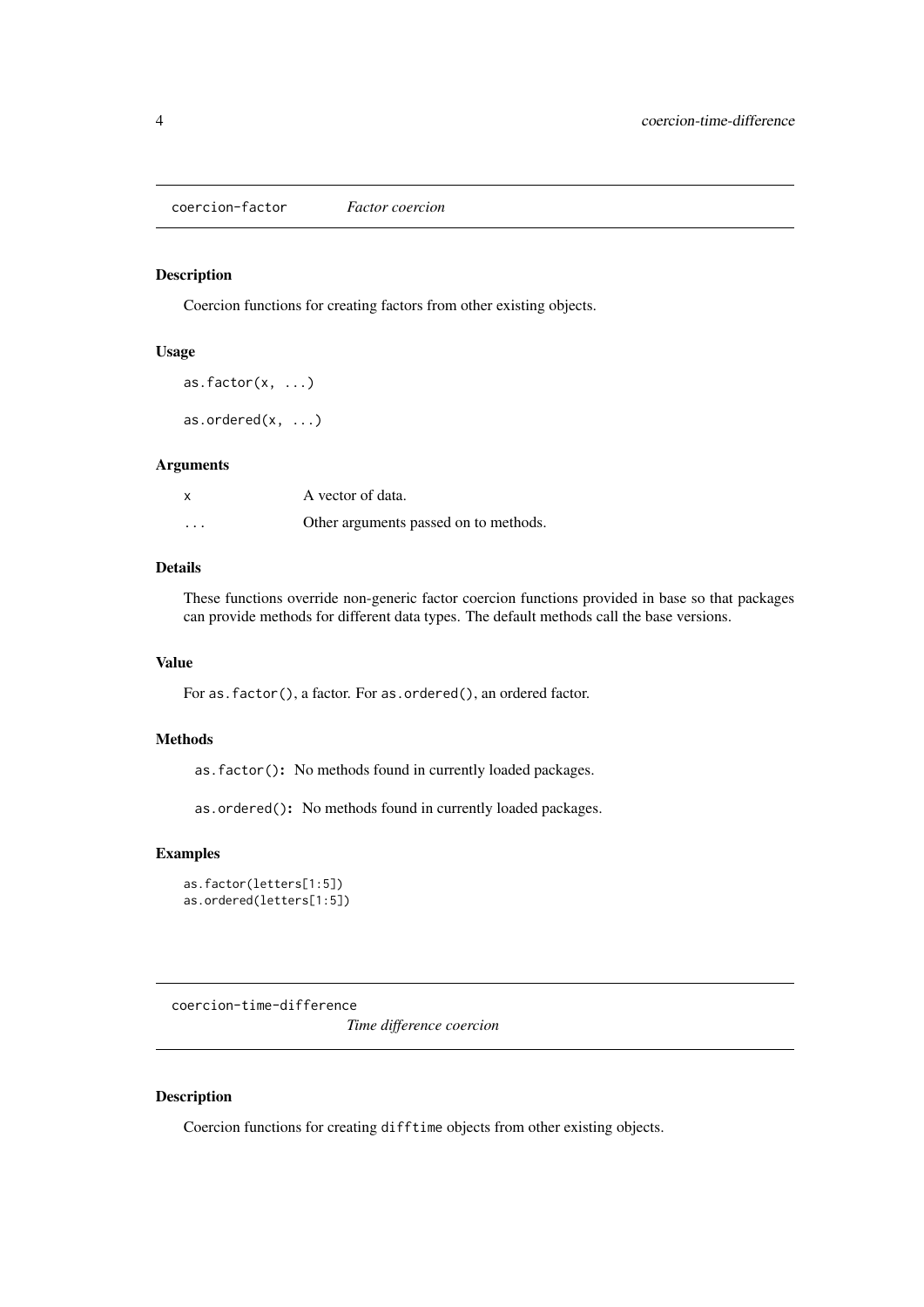#### <span id="page-4-0"></span>compile 5

## Usage

```
as.difftime(tim, ...)
## Default S3 method:
as.difftime(tim, format = "%X'', units = "auto", ...)
```
## Arguments

| tim      | A vector specifying a time interval.                                                                                     |  |
|----------|--------------------------------------------------------------------------------------------------------------------------|--|
| $\cdots$ | Other arguments passed on to methods.                                                                                    |  |
| format   | A single character specifying the format of tim when it is a character. The<br>default is a locale-specific time format. |  |
| units    | A single character specifying units in which the results are desired. Required if<br>tim is a numeric.                   |  |

# Details

This function overrides the non-generic as.difftime() function provided in base so that packages can provide methods for different data types. The default method call the base version.

#### Value

A difftime object with an attribute indicating the units.

## Methods

See the following help topics for more details about individual methods:

generics

• [coercion-time-difference](#page-3-1): default

## Examples

```
as.difftime(1:5, units = "secs")
as.difftime(c("01:55:22", "01:55:25"))
as.difftime("01", format = "%H")
as.difftime("01", format = "%H", units = "secs")
```
compile *Configure an object*

## Description

Finalizes or completes an object.

## Usage

compile(object, ...)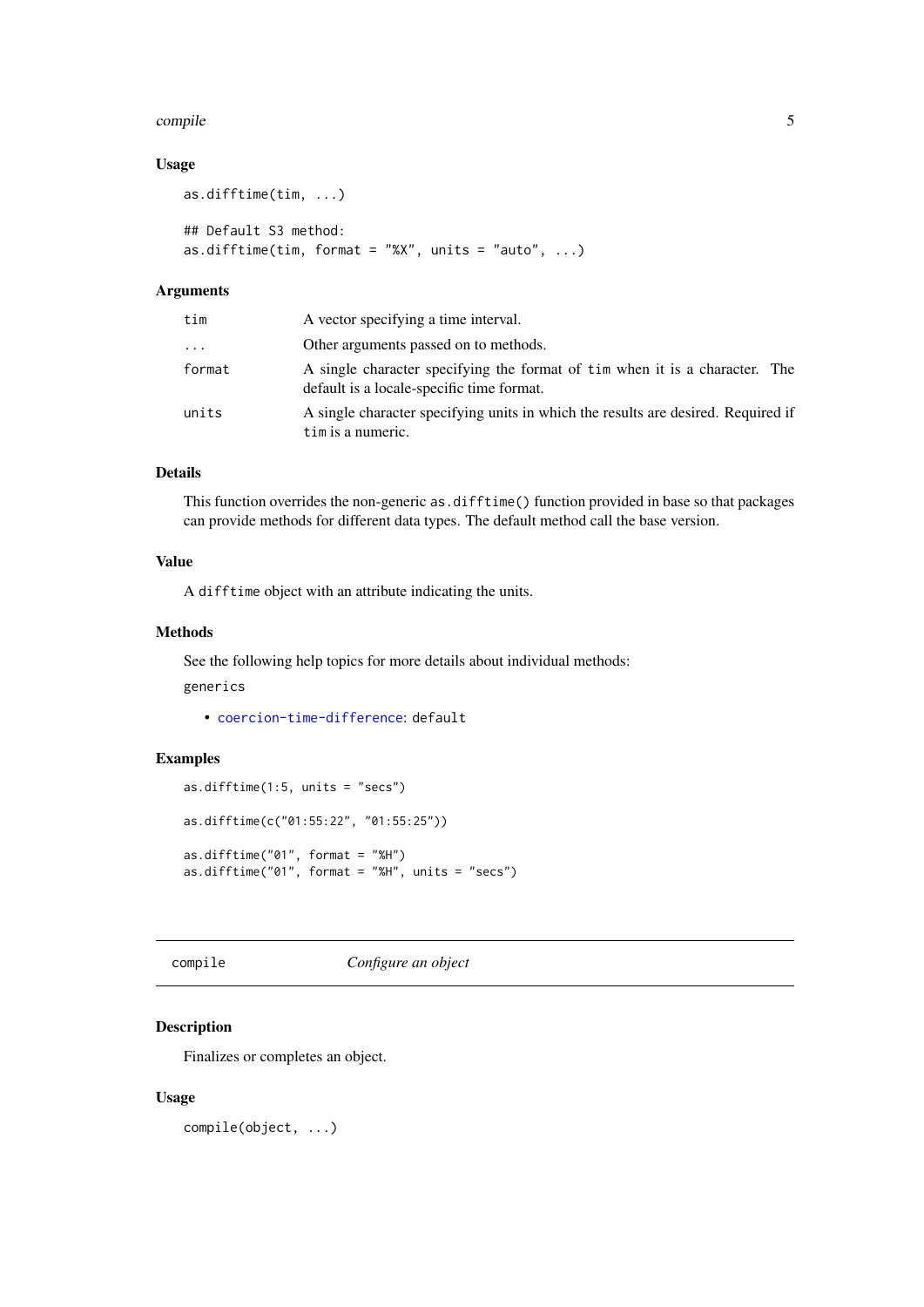## <span id="page-5-0"></span>Arguments

| object   | An object. See the individual method for specifics. |
|----------|-----------------------------------------------------|
| $\cdots$ | Other arguments passed to methods                   |

# Methods

No methods found in currently loaded packages.

components *Extract components*

# Description

components can be used to extract elements from an object.

## Usage

```
components(object, ...)
```
## Arguments

| object                  | A data separable object.          |
|-------------------------|-----------------------------------|
| $\cdot$ $\cdot$ $\cdot$ | Other arguments passed to methods |

## Details

For example, decomposition methods and some modelling techniques can be used to decompose a dataset into components of interest. This function is used to extract these components in a tidy data format.

# Value

A dataset ([tibble::tibble\(\)](#page-0-0) or similar) containing components from the object.

## Methods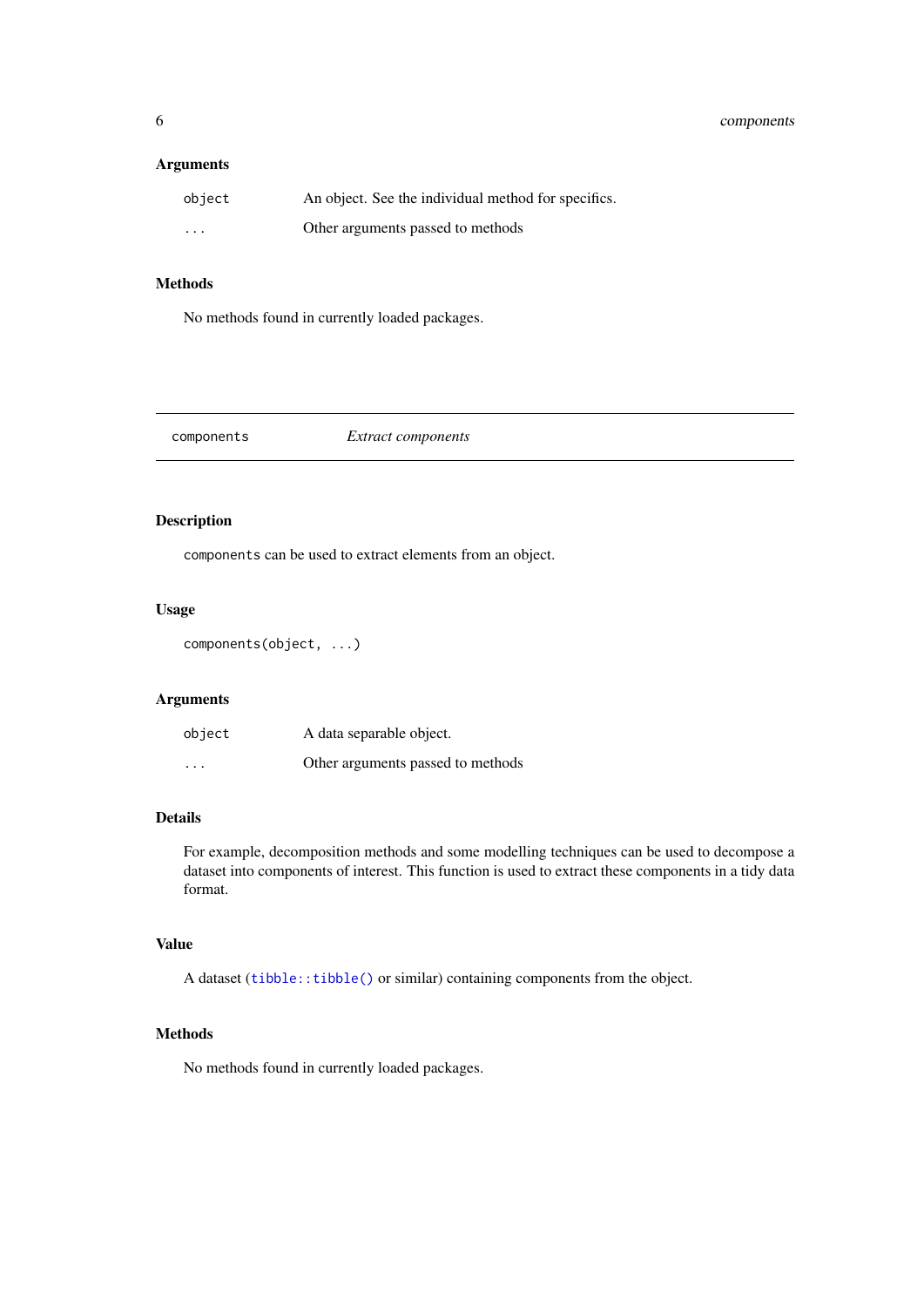<span id="page-6-0"></span>

Display the mathematical representation of a fitted model.

## Usage

```
equation(object, ...)
```
# Arguments

| object   | A fitted model object.            |
|----------|-----------------------------------|
| $\cdots$ | Other arguments passed to methods |

# Value

Markup output suitable for rendering the equation.

## Methods

No methods found in currently loaded packages.

estfun *Extracting the estimating functions of a fitted model.*

## Description

Extracting the estimating functions of a fitted model.

# Usage

 $estfun(x, \ldots)$ 

## Arguments

|          | A fitted model object.            |
|----------|-----------------------------------|
| $\cdots$ | Other arguments passed to methods |

## Methods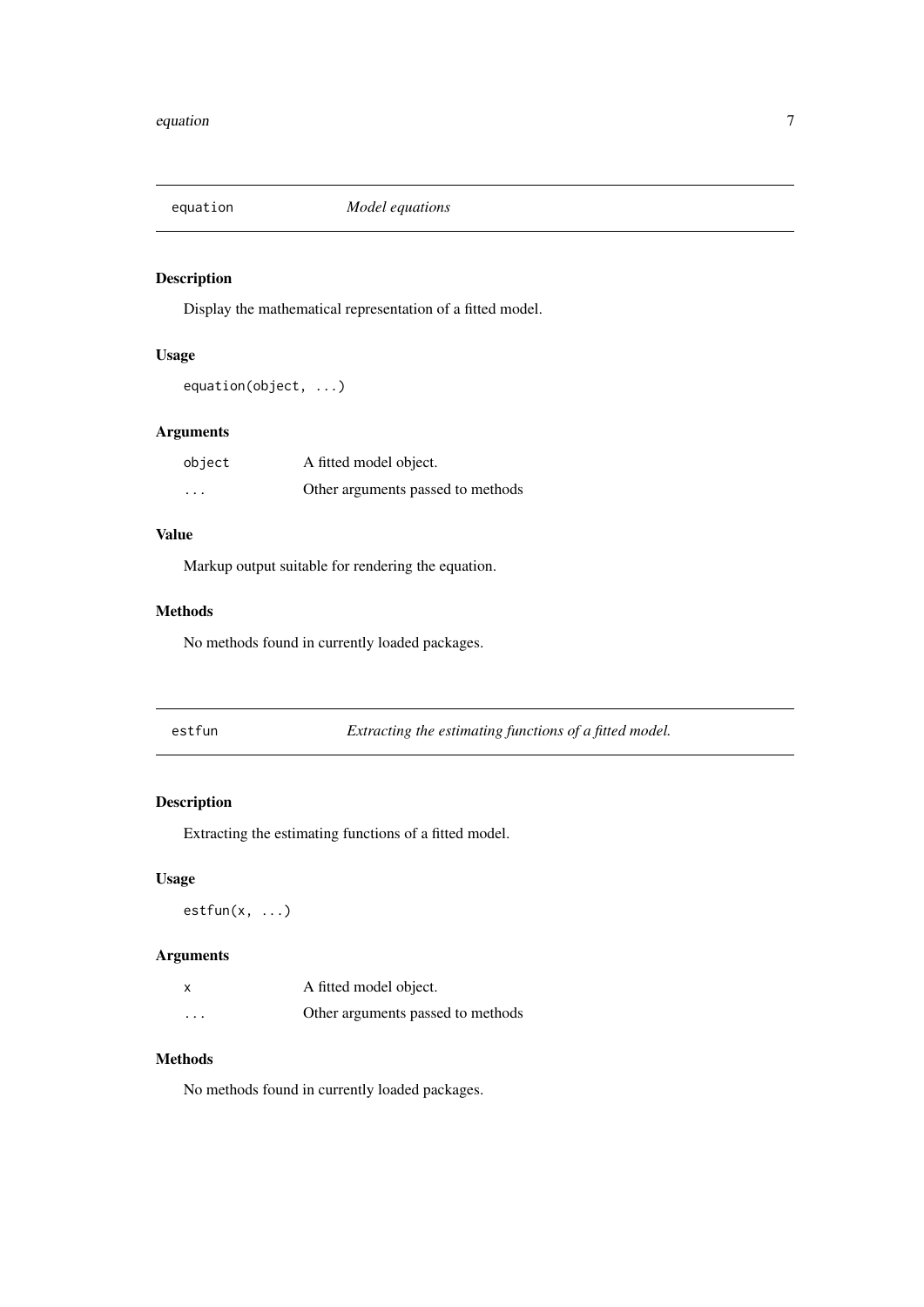<span id="page-7-0"></span>

Evaluate an object.

## Usage

evaluate(x, ...)

# Arguments

| X        | An object. See the individual method for specifics. |
|----------|-----------------------------------------------------|
| $\cdots$ | other arguments passed to methods                   |

## Methods

No methods found in currently loaded packages.

| explain |  |
|---------|--|
|         |  |
|         |  |
|         |  |

explain *Explain details of an object*

# Description

Explain details of an object

# Usage

explain(x, ...)

# Arguments

|          | An object. See the individual method for specifics. |
|----------|-----------------------------------------------------|
| $\cdots$ | other arguments passed to methods                   |

# Methods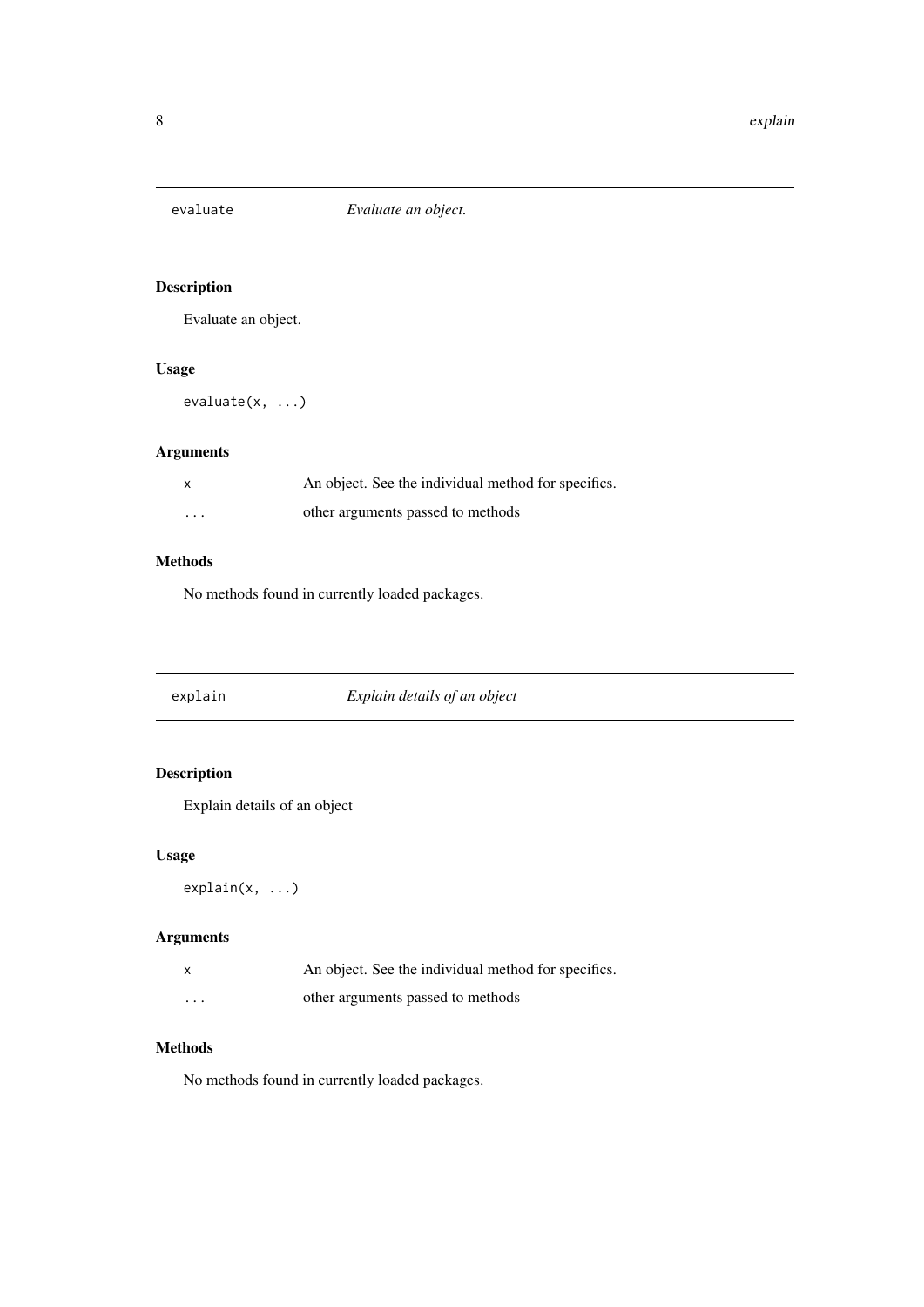<span id="page-8-0"></span>

| explore | Create an interactive visualization appropriate to a particular object<br>type |
|---------|--------------------------------------------------------------------------------|
|         |                                                                                |

explore() invokes a function that starts an interactive, pre-defined widget (e.g. plotly visualization, shiny app, etc.) to investigate the results.

## Usage

explore(x, ...)

## Arguments

| X        | A object                          |
|----------|-----------------------------------|
| $\cdots$ | Other arguments passed to methods |

## Value

NULL (invisibly) or some other data type (e.g. tibble) depending on the application.

## Methods

No methods found in currently loaded packages.

| I<br>۰ |         |
|--------|---------|
|        | ۰.<br>× |

 $Estimate model parameters.$ 

## Description

Estimates parameters for a given model from a set of data.

## Usage

fit(object, ...)

# Arguments

| object   | An object. See the individual method for specifics. |
|----------|-----------------------------------------------------|
| $\cdots$ | Other arguments passed to methods                   |

# Methods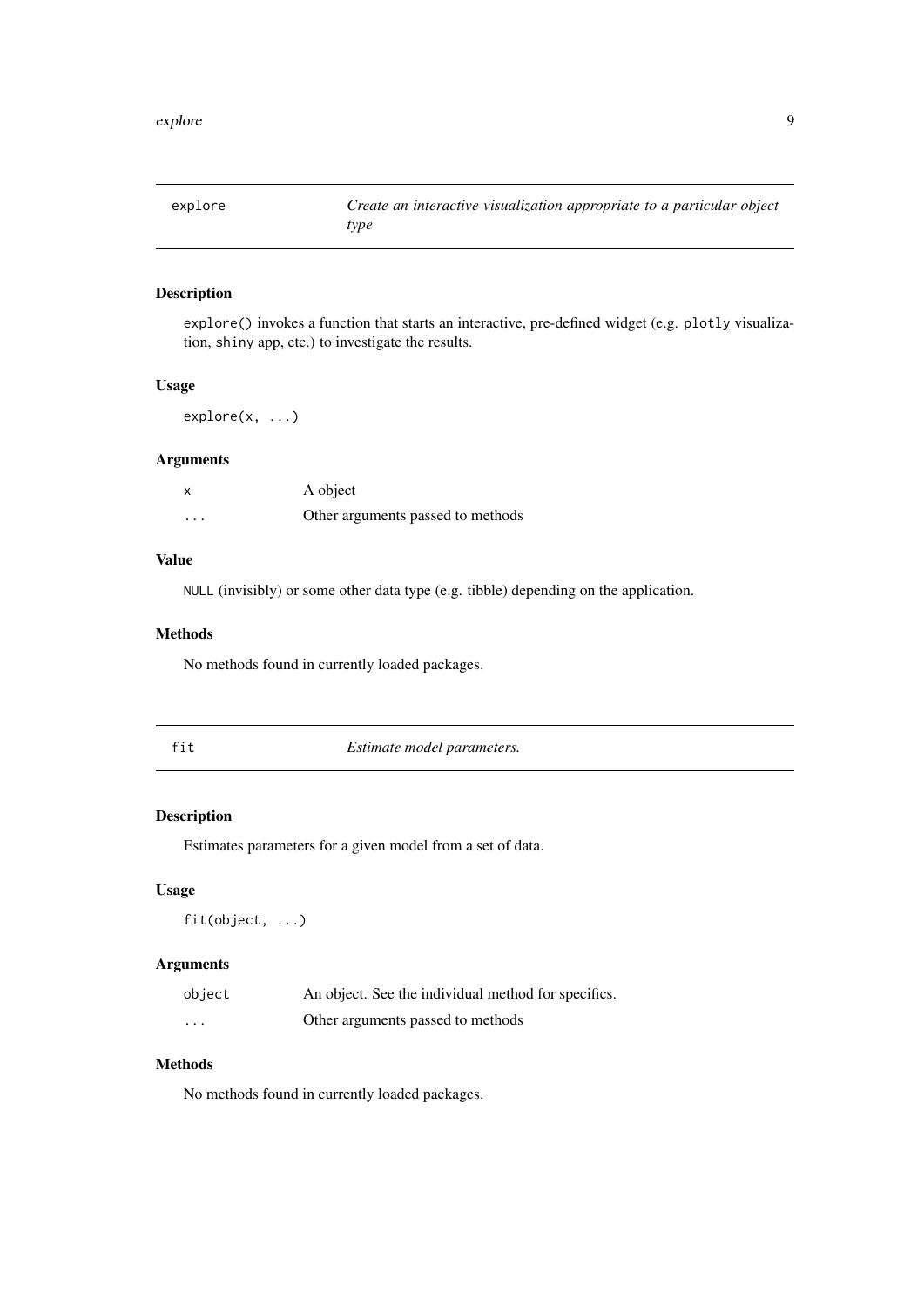<span id="page-9-0"></span>

Estimates parameters for a given model from a set of data in the form of a set of predictors (x) and outcome(s) (y).

# Usage

fit\_xy(object, ...)

## Arguments

| object   | An object. See the individual method for specifics. |
|----------|-----------------------------------------------------|
| $\cdots$ | Other arguments passed to methods                   |

# Methods

No methods found in currently loaded packages.

forecast *Forecasting from an object*

# Description

The functions allow producing forecasts based on the provided object.

# Usage

```
forecast(object, ...)
```
# Arguments

| object   | A model for which forecasts are required. |
|----------|-------------------------------------------|
| $\cdots$ | Other arguments passed to methods         |

# Methods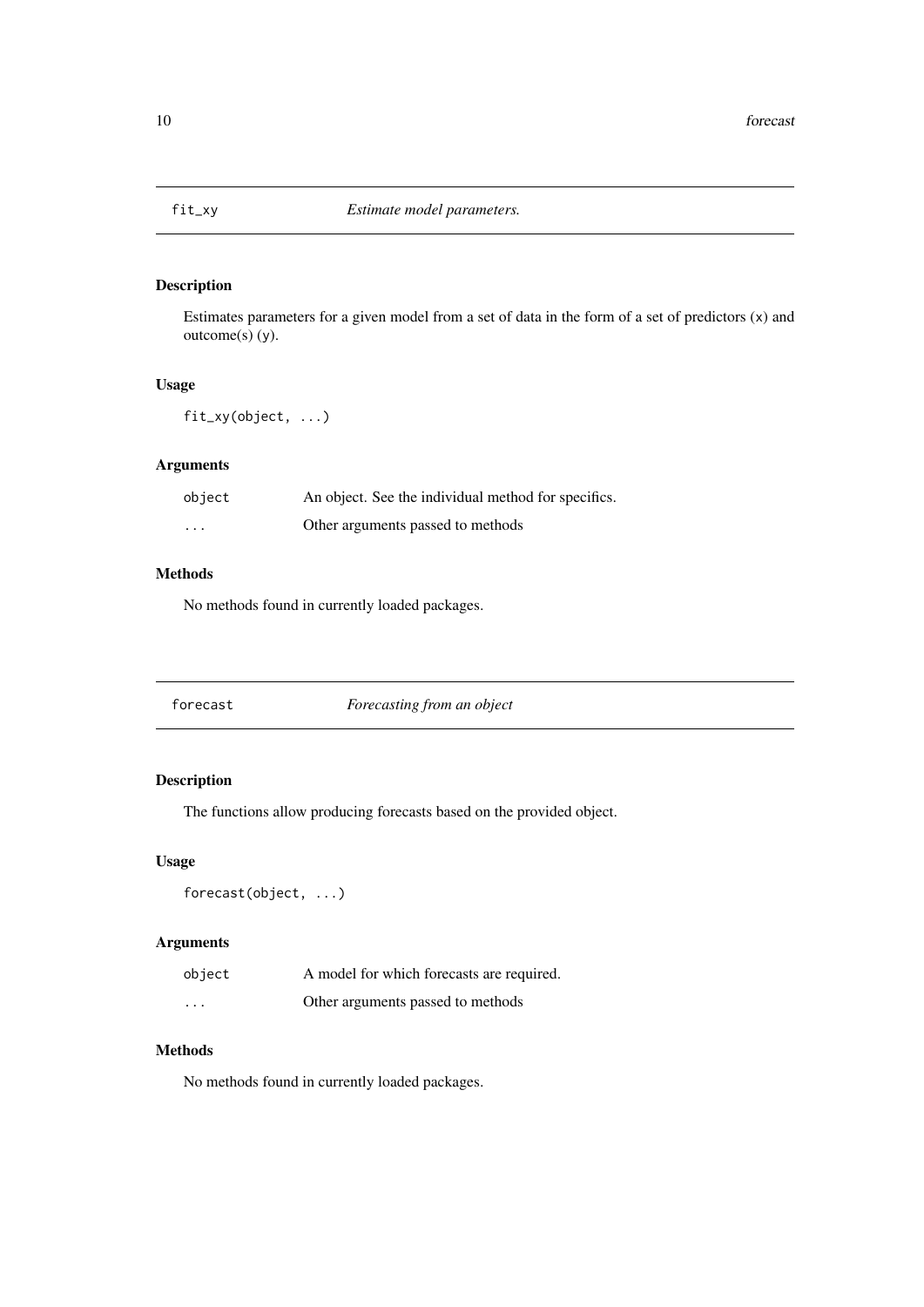<span id="page-10-0"></span>

Generate values based on inputs

## Usage

generate(x, ...)

## Arguments

| x        | An object.                        |
|----------|-----------------------------------|
| $\cdots$ | Other arguments passed to methods |

# Methods

No methods found in currently loaded packages.

| Glance at an object<br>glance |  |  |  |
|-------------------------------|--|--|--|
|-------------------------------|--|--|--|

# Description

Construct a single row summary "glance" of a model, fit, or other object

# Usage

glance(x, ...)

# Arguments

|          | model or other R object to convert to single-row data frame |
|----------|-------------------------------------------------------------|
| $\cdots$ | other arguments passed to methods                           |

# Details

glance methods always return either a one-row data frame (except on NULL, which returns an empty data frame)

## Methods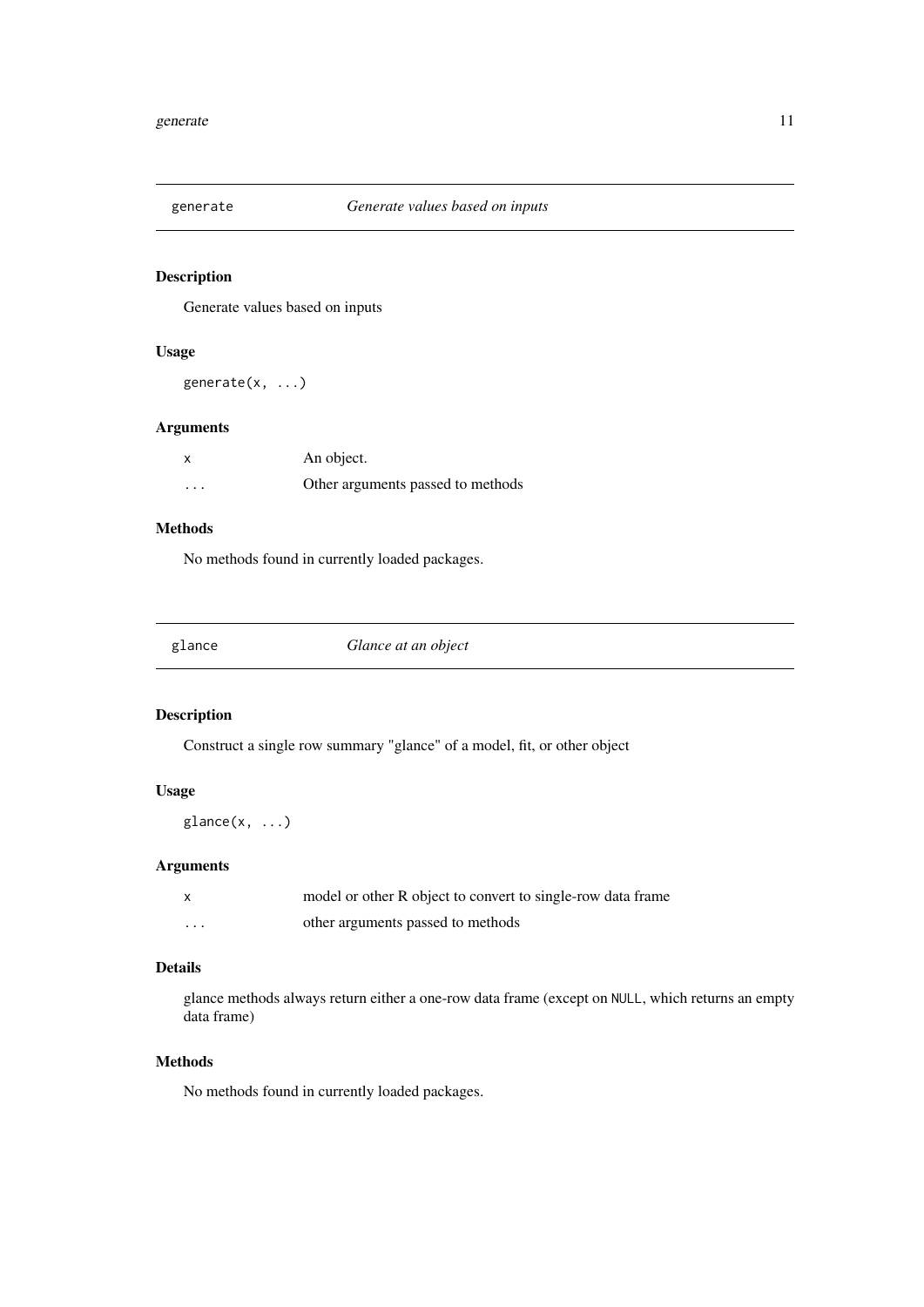<span id="page-11-0"></span>

Construct hypotheses.

## Usage

hypothesize(x, ...)

## Arguments

| X        | An object.                        |
|----------|-----------------------------------|
| $\cdots$ | Other arguments passed to methods |

# Methods

No methods found in currently loaded packages.

| interpolate | Interpolate missing values |
|-------------|----------------------------|
|-------------|----------------------------|

## Description

Interpolates missing values provided in the training dataset using the fitted model.

# Usage

```
interpolate(object, ...)
```
#### Arguments

| object   | A fitted model object             |
|----------|-----------------------------------|
| $\cdots$ | Other arguments passed to methods |

## Value

A dataset ([tibble::tibble\(\)](#page-0-0) or similar) of the same structure as the input dataset with missing values from the response variable replaced with interpolated values.

## Methods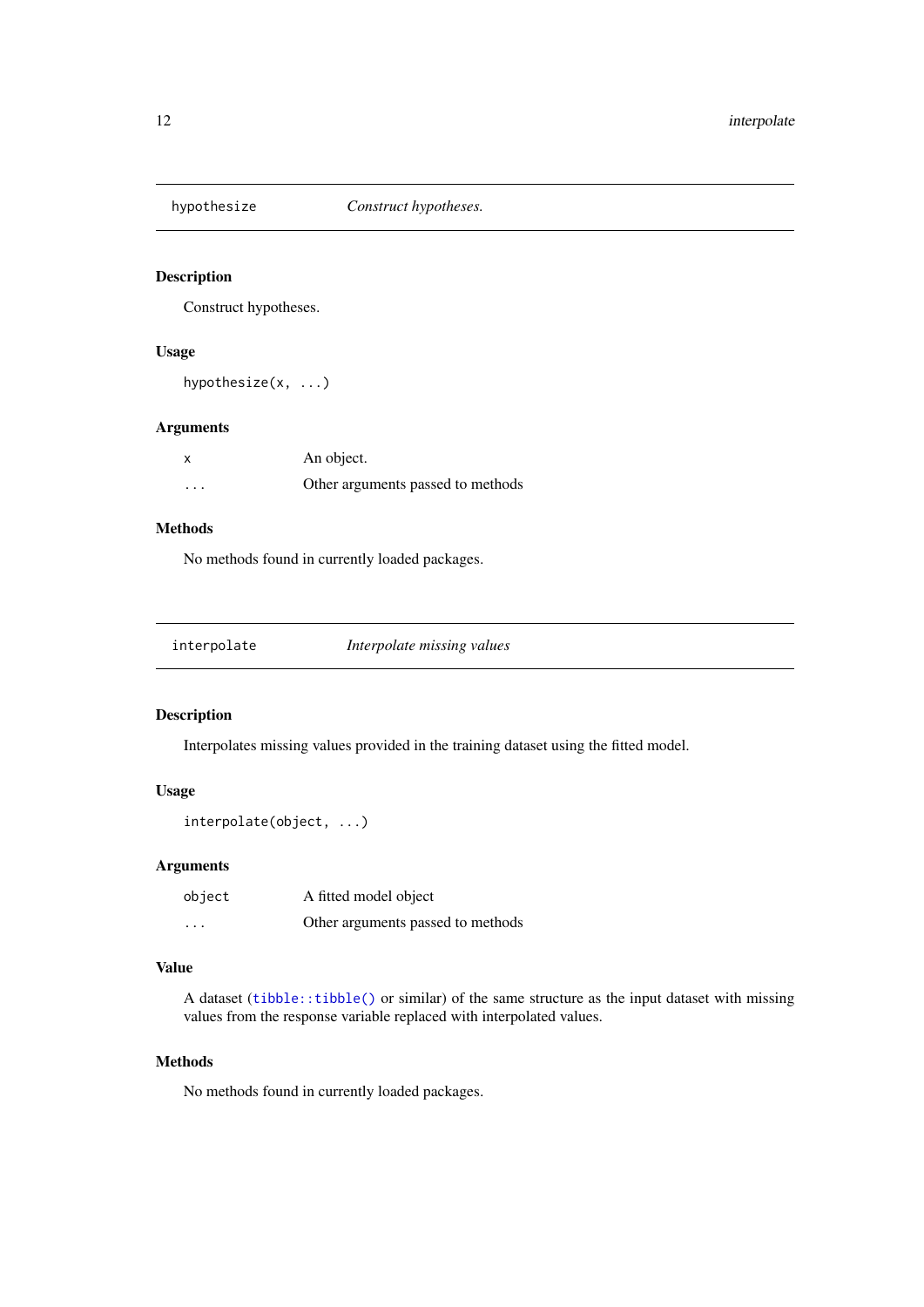<span id="page-12-0"></span>

Estimates parameters for a given model from a set of data.

# Usage

 $learn(x, ...)$ 

## Arguments

| X        | An object. See the individual method for specifics. |
|----------|-----------------------------------------------------|
| $\cdots$ | other arguments passed to methods                   |

# Methods

No methods found in currently loaded packages.

| min_grid | Determine the minimum set of model fits |  |
|----------|-----------------------------------------|--|
|          |                                         |  |

## Description

min\_grid() determines exactly what models should be fit in order to evaluate the entire set of tuning parameter combinations. This is for internal use only and the API may change in the near future.

## Usage

min\_grid(x, grid, ...)

## Arguments

| $\mathsf{x}$            | A model specification.                       |
|-------------------------|----------------------------------------------|
| grid                    | A tibble with tuning parameter combinations. |
| $\cdot$ $\cdot$ $\cdot$ | Not currently used.                          |

## Value

A tibble with the minimum tuning parameters to fit and an additional list column with the parameter combinations used for prediction.

## Methods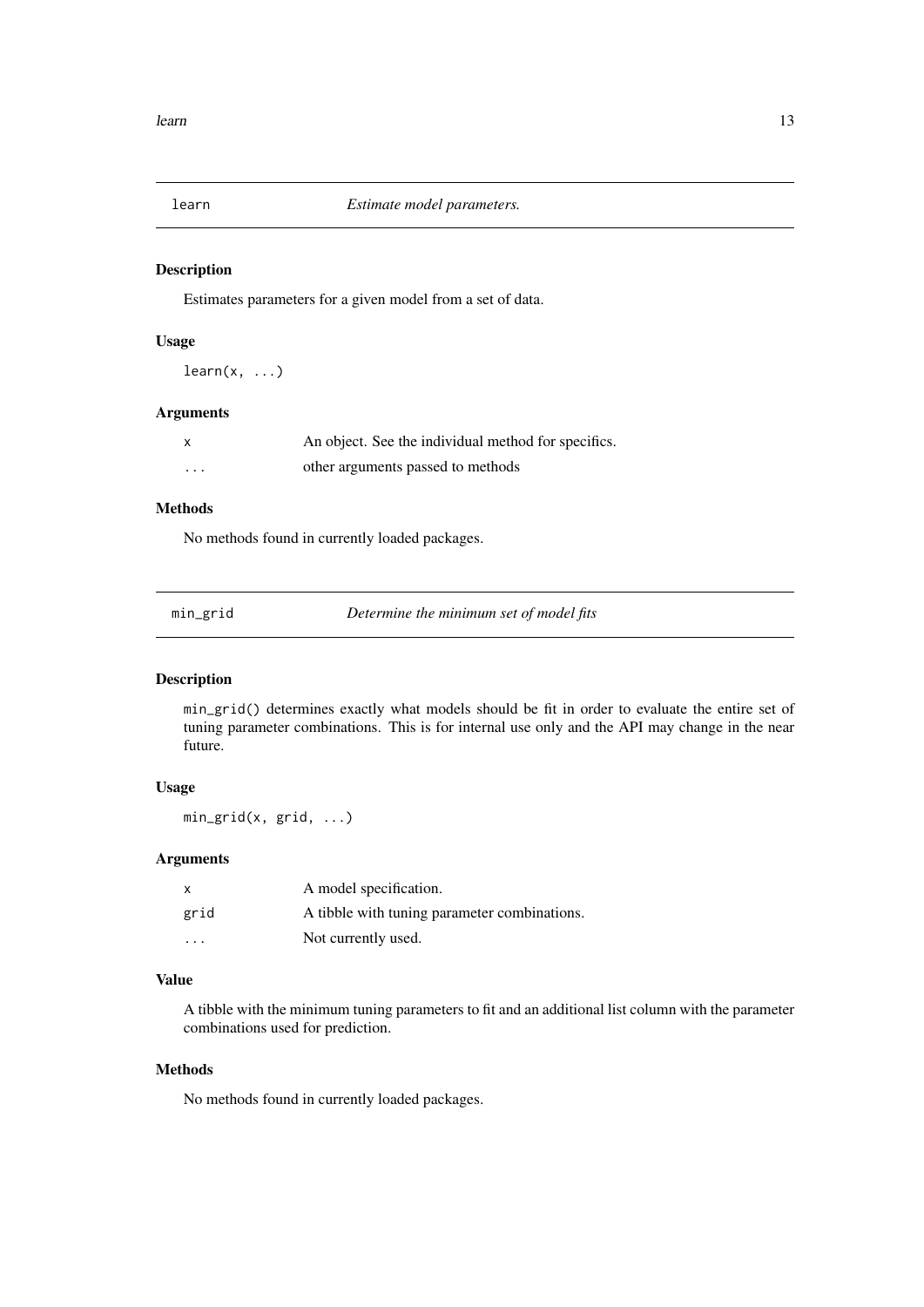<span id="page-13-0"></span>

Prune or reduce an object

# Usage

prune(tree, ...)

# Arguments

| tree     | A fitted model object.            |
|----------|-----------------------------------|
| $\cdots$ | Other arguments passed to methods |

# Methods

No methods found in currently loaded packages.

| refit | Refitting models |  |
|-------|------------------|--|
|       |                  |  |

# Description

Refitting models

# Usage

refit(object, ...)

# Arguments

| object   | A fitted model object.            |
|----------|-----------------------------------|
| $\cdots$ | Other arguments passed to methods |

# Methods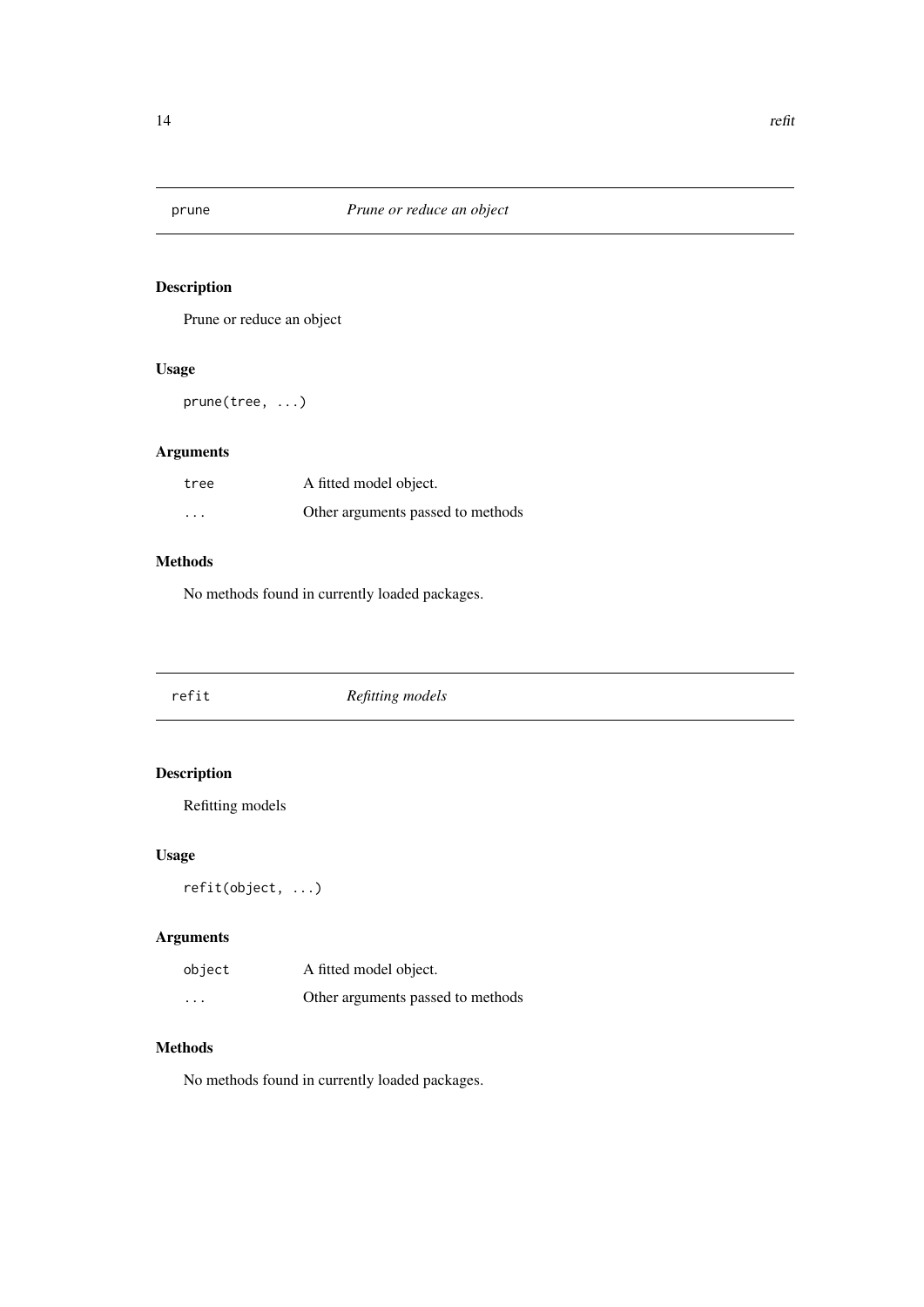<span id="page-14-0"></span>

Determine packages required by objects

# Usage

required\_pkgs(x, ...)

## Arguments

| $\boldsymbol{\mathsf{x}}$ | An object.                        |
|---------------------------|-----------------------------------|
| $\cdots$                  | Other arguments passed to methods |

# Value

A character string of packages that are required.

## Methods

No methods found in currently loaded packages.

| Set operations |
|----------------|
|----------------|

# Description

Union (union()), intersect (intersect()), difference (setdiff()), and equality (setequal()) for two vectors representing sets. Determine membership with is.element().

## Usage

```
intersect(x, y, ...)union(x, y, \ldots)setdiff(x, y, ...)setequal(x, y, ...)is.element(el, set, ...)
```
## Arguments

| x, y                    | Vectors to combine.                   |
|-------------------------|---------------------------------------|
| $\cdot$ $\cdot$ $\cdot$ | Other arguments passed on to methods. |
| el, set                 | Element and set to compare.           |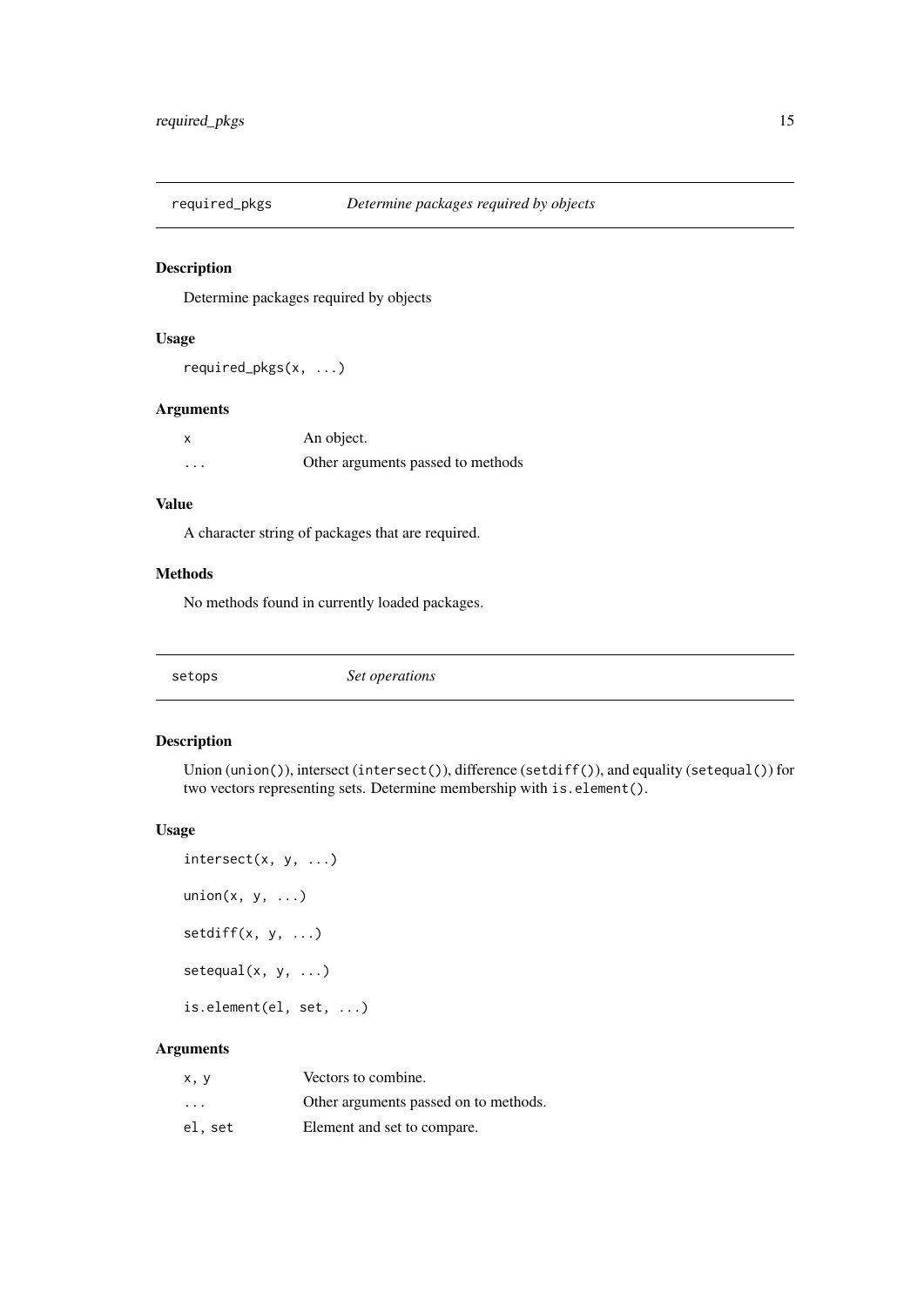## <span id="page-15-0"></span>Details

These functions override the set functions provided in base to make them generic so that packages can provide methods for different data types. The default methods call the base versions.

## Value

For union(), intersect(), and setdiff(), a vector with all duplicate removed.

For setequal() and is.element(), a logical TRUE or FALSE.'

## Methods

intersect(): No methods found in currently loaded packages.

union(): No methods found in currently loaded packages.

setdiff(): No methods found in currently loaded packages.

setequal(): No methods found in currently loaded packages.

is.element(): No methods found in currently loaded packages.

## Examples

```
intersect(1:5, 4:8)
union(1:5, 4:8)
setdiff(1:5, 4:8)
setdiff(4:8, 1:5)
```
specify *Specify variables or other quantities.*

## Description

Specify variables or other quantities.

## Usage

 $specify(x, \ldots)$ 

## Arguments

| X        | An object.                        |
|----------|-----------------------------------|
| $\cdots$ | Other arguments passed to methods |

## Methods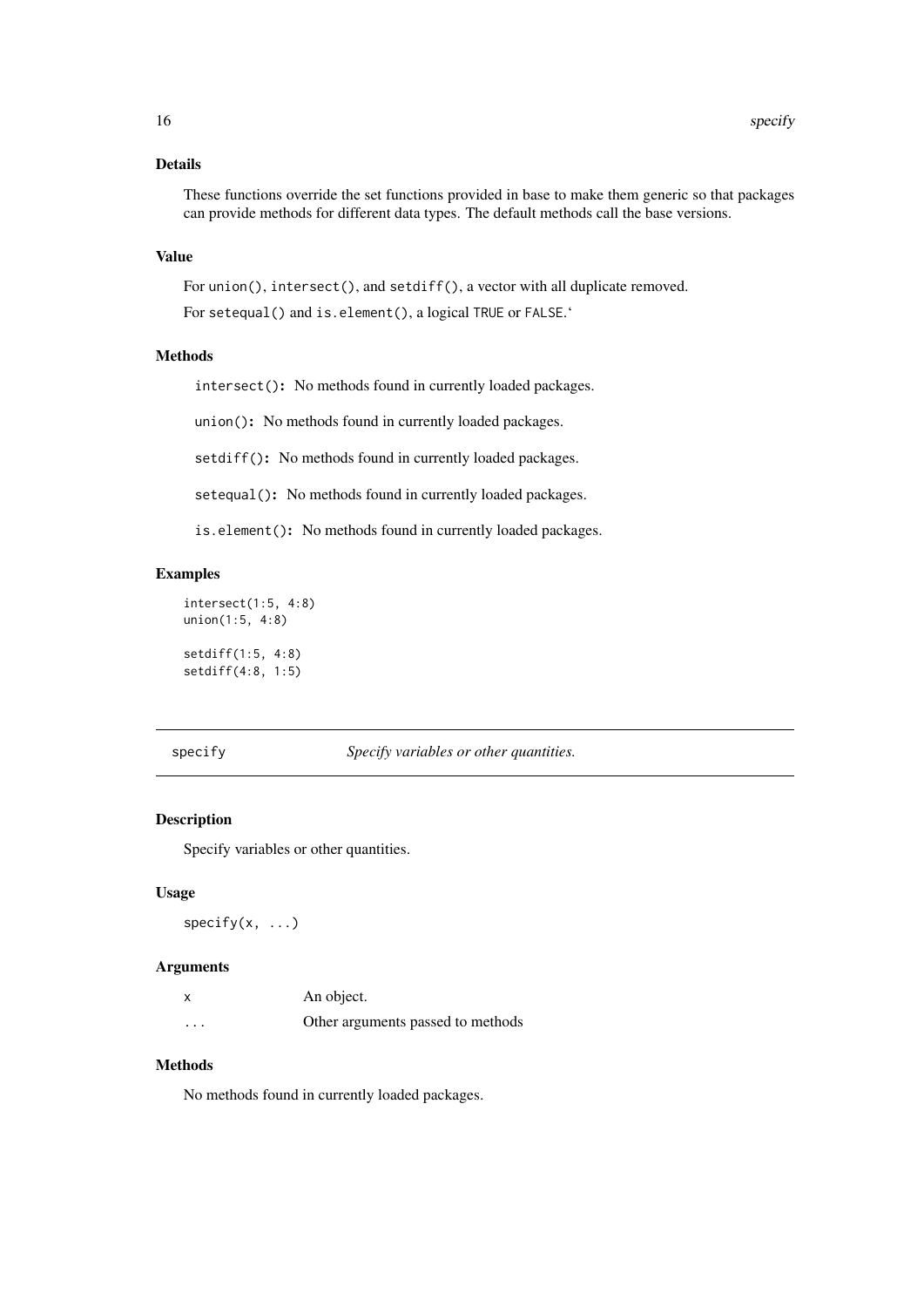<span id="page-16-0"></span>

Turn an object into a tidy tibble

# Usage

tidy $(x, \ldots)$ 

## Arguments

| X       | An object to be converted into a tidy tibble:: tibble(). |
|---------|----------------------------------------------------------|
| $\cdot$ | Additional arguments to tidying method.                  |

# Value

A [tibble::tibble\(\)](#page-0-0) with information about model components.

# Methods

No methods found in currently loaded packages.

train *Estimate model parameters.*

# Description

Estimates parameters for a given model from a set of data.

# Usage

train $(x, \ldots)$ 

## Arguments

| $\boldsymbol{\mathsf{x}}$ | An object. See the individual method for specifics. |
|---------------------------|-----------------------------------------------------|
| $\cdots$                  | other arguments passed to methods                   |

## Methods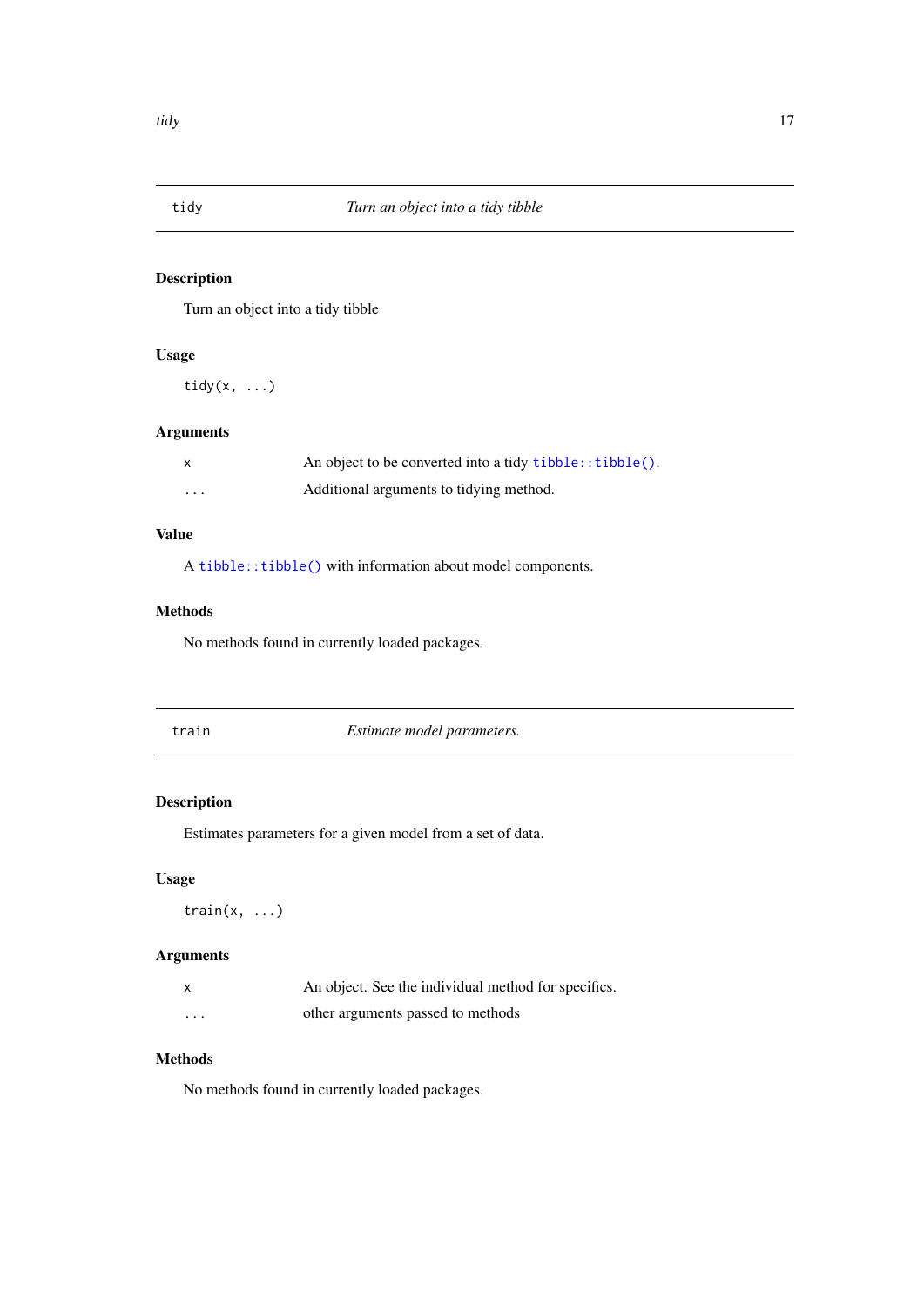<span id="page-17-0"></span>

Returns information on potential hyper-parameters that can be optimized.

## Usage

tunable(x, ...)

#### Arguments

|   | An object, such as a recipe, recipe step, workflow, or model specification. |
|---|-----------------------------------------------------------------------------|
| . | Other arguments passed to methods                                           |

# Details

For a model specification, an engine must be chosen.

If the object has no tunable parameters, a tibble with no rows is returned.

The information about the default parameter object takes the form of a named list with an element for the function call and an optional element for the source of the function (e.g. the dials package). For model specifications, If the parameter is unknown to the underlying tunable method, a NULL is returned.

#### Value

A tibble with a column for the parameter name, information on the *default* method for generating a corresponding parameter object, the source of the parameter (e.g. "recipe", etc.), and the component within the source. For the component column, a little more specificity is given about the location of the parameter (e.g. "step\_normalize" or recipes or "boost\_tree" for models). The component\_id column contains the unique step id field or, for models, a logical for whether the model specification argument was a main parameter or one associated with the engine.

## Methods

No methods found in currently loaded packages.

tune\_args *Determine arguments tagged for tuning*

#### Description

tune\_args() takes an object such as a model specification or a recipe and returns a tibble of information on all possible tunable arguments and whether or not they are actually tunable.

## Usage

```
tune_args(object, ...)
```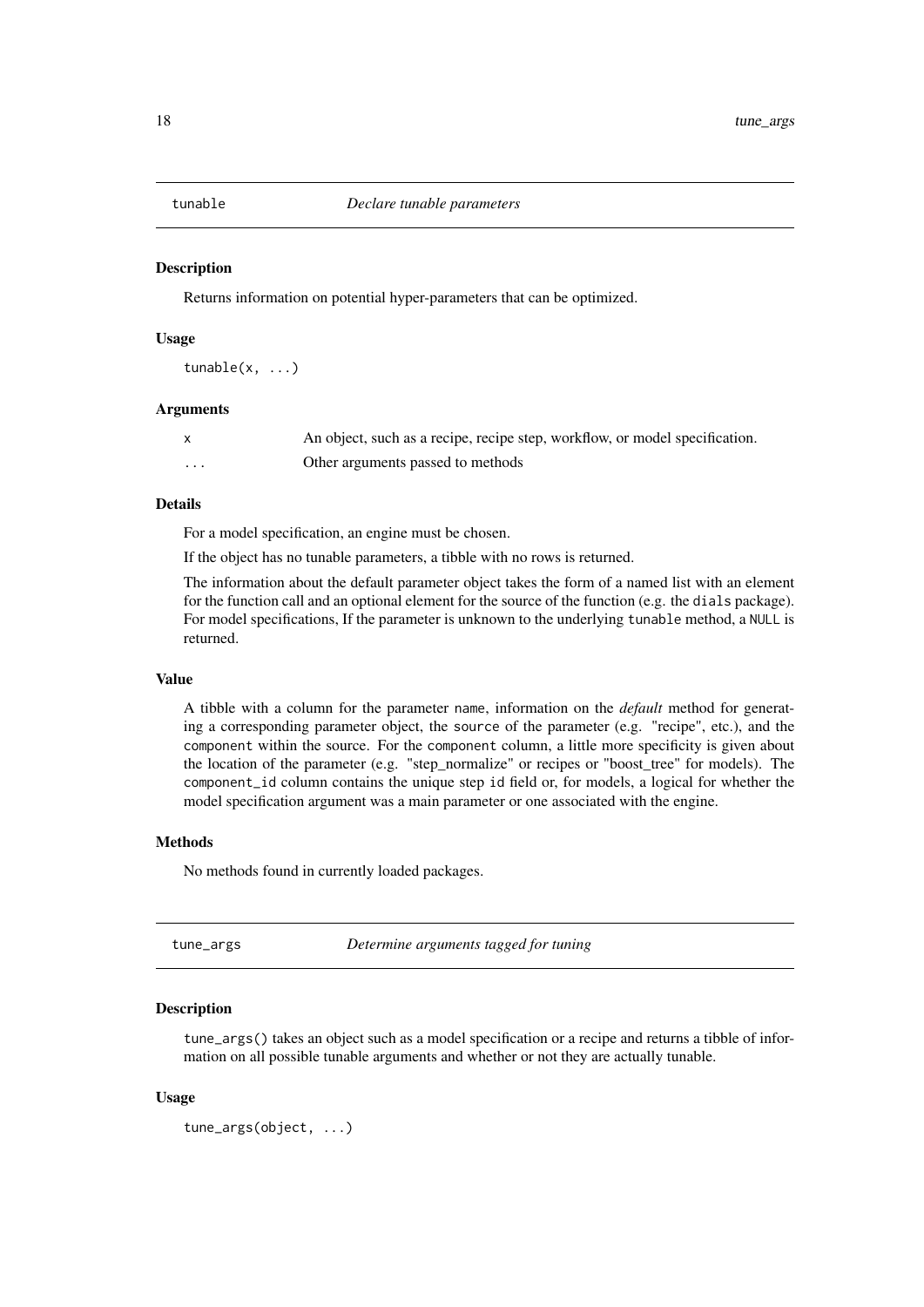#### <span id="page-18-0"></span>varying\_args 19

## Arguments

| object   | A model_spec, recipe, workflow, or other object. |
|----------|--------------------------------------------------|
| $\cdots$ | Other arguments passed to methods.               |

## Details

The source column is determined differently for a model\_spec or a recipe (with additional detail on the type).

The id field has any identifier that was passed from [tune::tune\(\)](#page-0-0) (e.g. tune("some note")). If no additional detail was used in that function, the id field reverts to the name of the parameters.

## Value

A tibble with columns for the parameter name (name), whether it contains *any* tunable value (tune), the id for the parameter (id), and the information on where the parameter was located (source).

## Methods

No methods found in currently loaded packages.

varying\_args *Find any arguments that are not fully specified.*

## Description

Find any arguments that are not fully specified.

# Usage

```
varying_args(object, ...)
```
## Arguments

| object   | An object. See the individual method for specifics. |
|----------|-----------------------------------------------------|
| $\cdots$ | Other arguments passed to methods                   |

#### Methods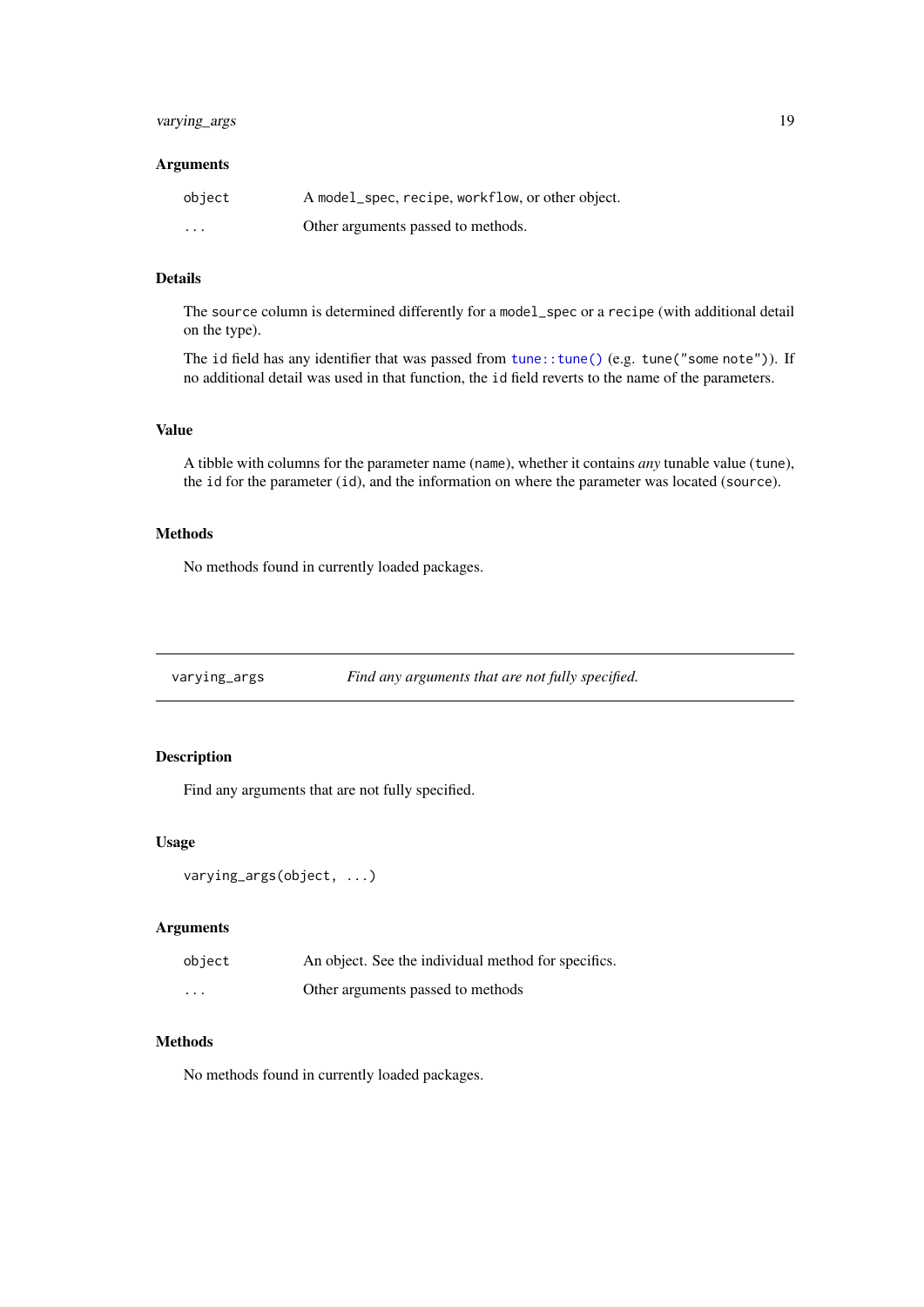<span id="page-19-0"></span>

A generic method for calculating variable importance for model objects.

# Usage

```
var_imp(object, ...)
```
## Arguments

| object   | A fitted model object.            |  |
|----------|-----------------------------------|--|
| $\cdots$ | Other arguments passed to methods |  |

# Methods

No methods found in currently loaded packages.

| visualize | Visualize a data set or object. |  |
|-----------|---------------------------------|--|
|-----------|---------------------------------|--|

# Description

Visualize a data set or object.

# Usage

visualize(x, ...)

# Arguments

| X        | A data frame or other object.     |  |
|----------|-----------------------------------|--|
| $\cdots$ | Other arguments passed to methods |  |

## Methods